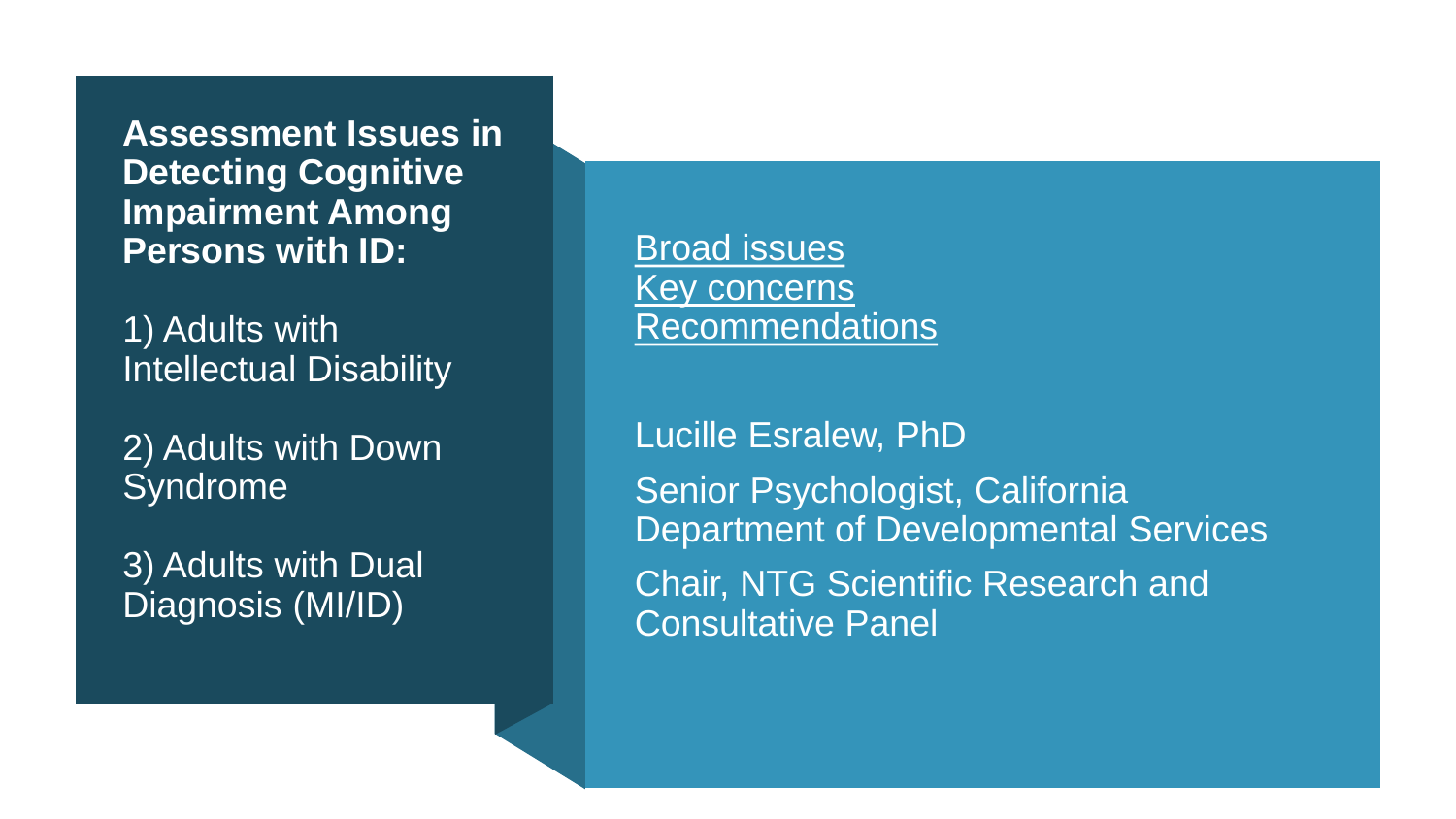# **Cognitive Assessment of Individuals with Down Syndrome**

### **Broad Issues**

- Early onset dementia, with average age of onset in early 50s
- May see rapid deterioration from point of diagnosis
- Decline in executive functioning and increase in behavioral problems more likely to signal early signs of dementia rather than memory loss
- Conditions that are highly co-prevalent with DS may confound differential diagnosis
- Diagnostic overshadowing may obscure differential diagnosis; practitioners without DSspecific training may have tendency to attribute all coğnitive, behavioral and functional changes to AD, overlooking other factors that may account for observed decline from baseline

### **Considerations**

Collect data on baseline cognitive, behavioral, and functional skills beginning at age 40

Need for successive short-term intervals to document progressive decline (as in the *NTG-EDSD*)

Sensory losses, thyroid disorder, sleep apnea, late onset myoclonus, communication (increasing dysarthria with age), catatonia, regression syndrome

Consider use of biomarkers to aid in differential diagnosis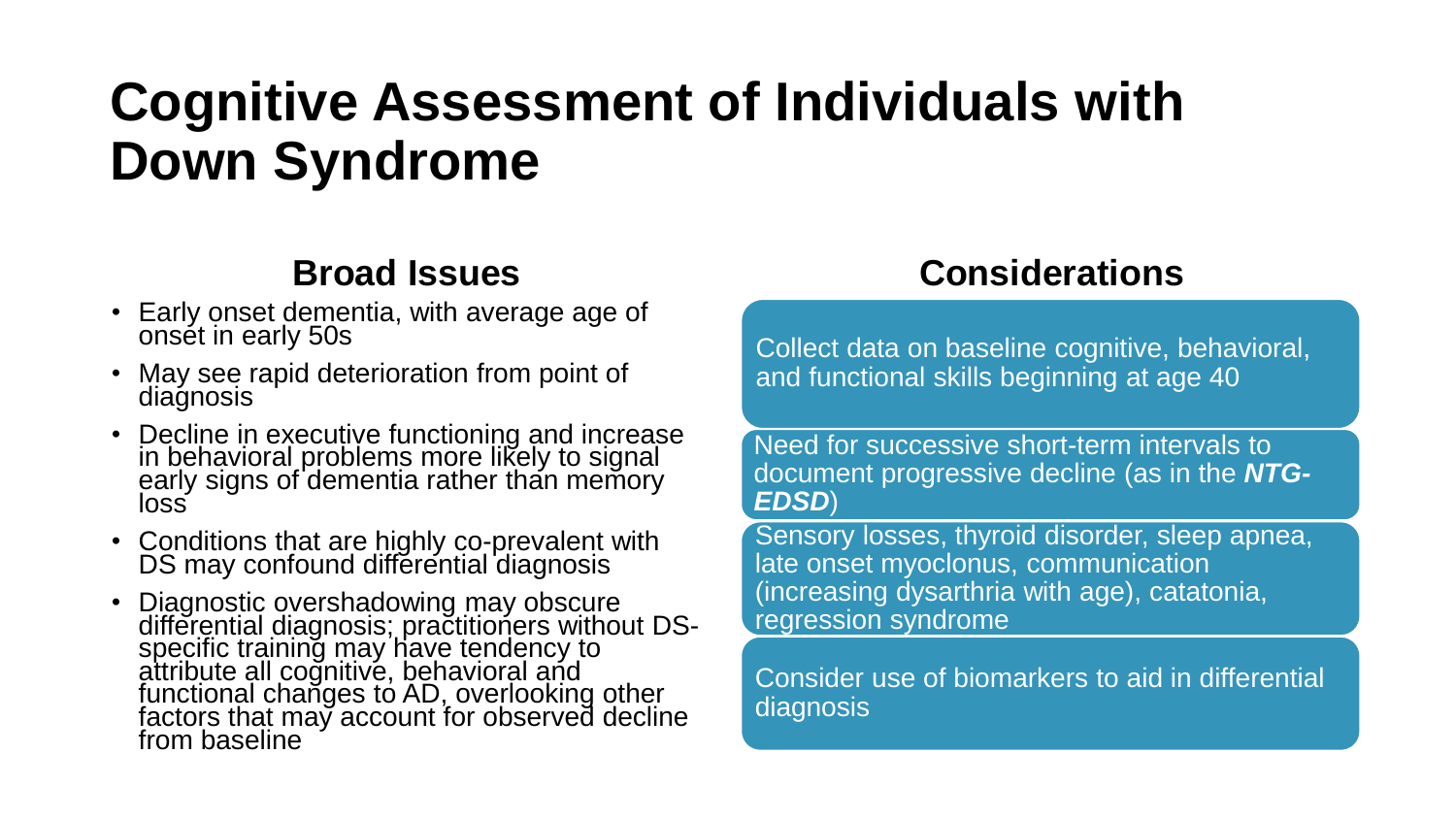# **Cognitive Assessment of Individuals with Intellectual Disability (non-DS)**

### **Broad Issues**

- Dementia in non-DS adults with intellectual disability less studied and less well understood
- Different neurodevelopmental disorders may be associated with unique trajectories of cognitive, behavioral or functional change as the individual ages
- Measures are neither designed nor adapted for individuals with already documented memory, attention and learning problems
- Assessment among neurotypical adults involves normative comparison; assessment among adults with ID involves comparing an individual against his/her own baseline performance
- No brief in-office assessment comparable to the MMSE, SLUMS, MoCA
- Multiple conditions can confound differential diagnosis: medical, mental health, environmental, psychosocial stressors

### **Considerations**

- Longitudinal studies needed to profile the trajectory of cognitive and functional aging changes for persons with ID (non-DS)
- Autism, Prader-Willi, & Williams syndrome among neurodevelopmental disorders that may have unique trajectories for aging changes
- Need to capture information about baseline cognitive, behavioral and functional status by age 50 in order to identify departures from baseline
- A brief in-office screen needed for persons with ID which can flag the need for formal assessment and comprehensive work-up; this screen needs to be easily administered as part of AWV
- Since observed change likely to occur within family or residential, work or day program settings, need to educate family and staff about indications for referral to PCP/HCP
- Identify a protocol for assessment of individuals with in sevére or profound range of intellectual disability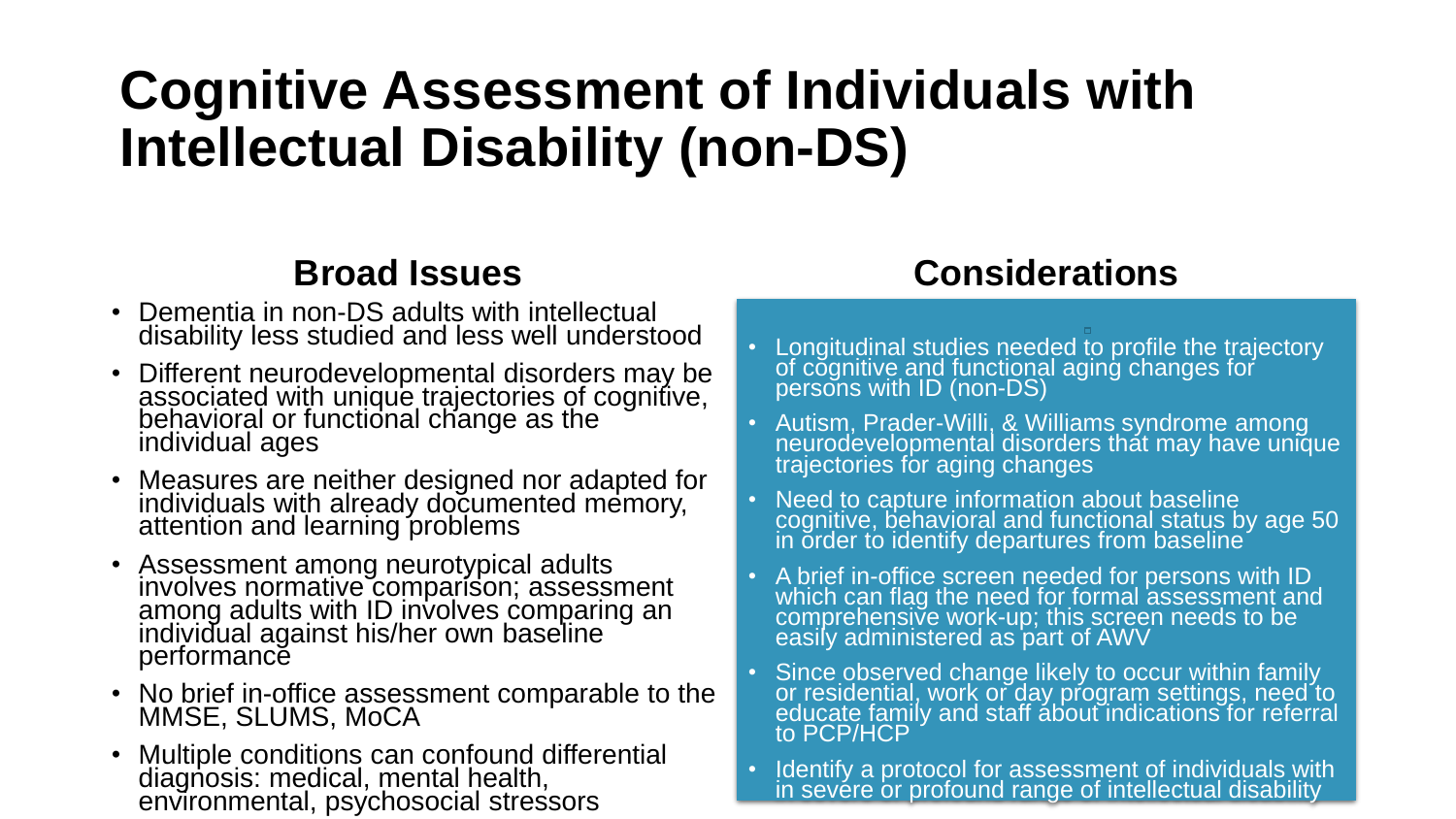# **Cognitive Assessment of Individuals with Dual Diagnosis: Intellectual Disability and Mental Health Needs**

#### **Broad Issues**

- Higher percentage of adults with ID who have cooccurring mental health needs compared with chronological neurotypical peers
- Chronic mental health conditions such as schizophrenia, bipolar disorder, major depressive disorder associated with neurocognitive changes resulting in non-AD dementia
- Differential diagnosis of frontotemporal dementia, pseudodementia, bipolar dementia, behavioral and psychological symptoms of dementia, hallucinations

#### **Considerations**

- No standard instrument used in assessment of mental health needs of individuals with ID
- Promote use of the DM-ID-2 (2013)
- High index of suspicion of adults with ID who have a history of SMI: MDD, bipolar disorder, schizophrenia
- Elevated risk for dementia among adults with ID and SMI
- Identify the incidence of non-AD neurocognitive disorders; profile the cognitive, behavioral and functional changes associated with SMI and longterm use of psychoactive medications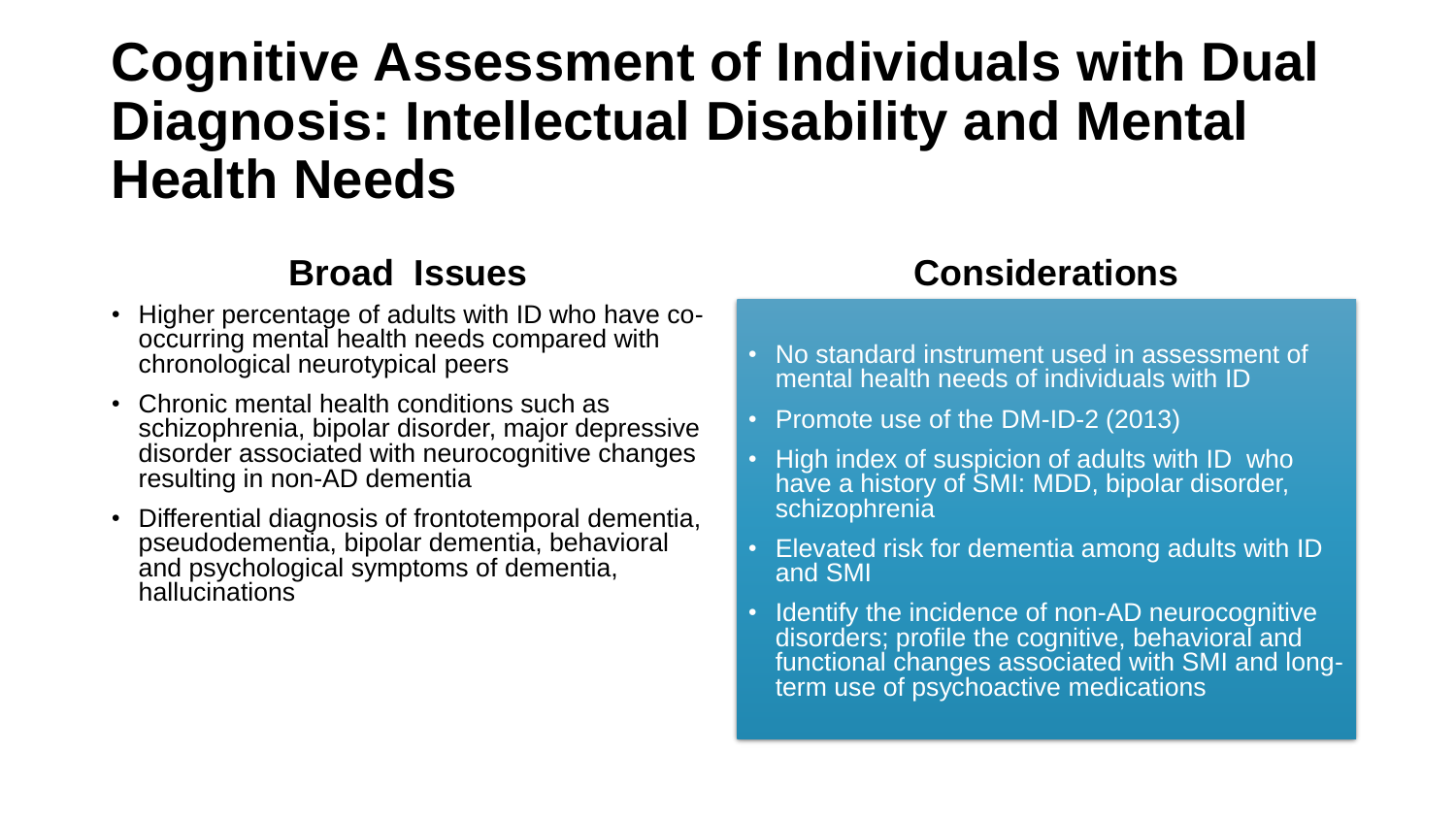## **Key Takeaways - 1**



- Early recognition of neurocognitive changes among adults with ID is delayed because of the lack of a universally accepted brief in-office screening for MCI or neurocognitive disorder that could be used during AWV
- Need for a brief, in-office assessment that can be used to screen adults with ID during their AWV for referral for formal assessment and comprehensive work-up to rule out neurocognitive disorders
- Any brief screen that can be used during the AWV needs to be compatible with electronic medical records to allow for serial comparison of status across visits
- Practitioners would benefit from the development of consensus guidelines for referral to PCP/HCP following observed change in cognitive, behavioral, or functional status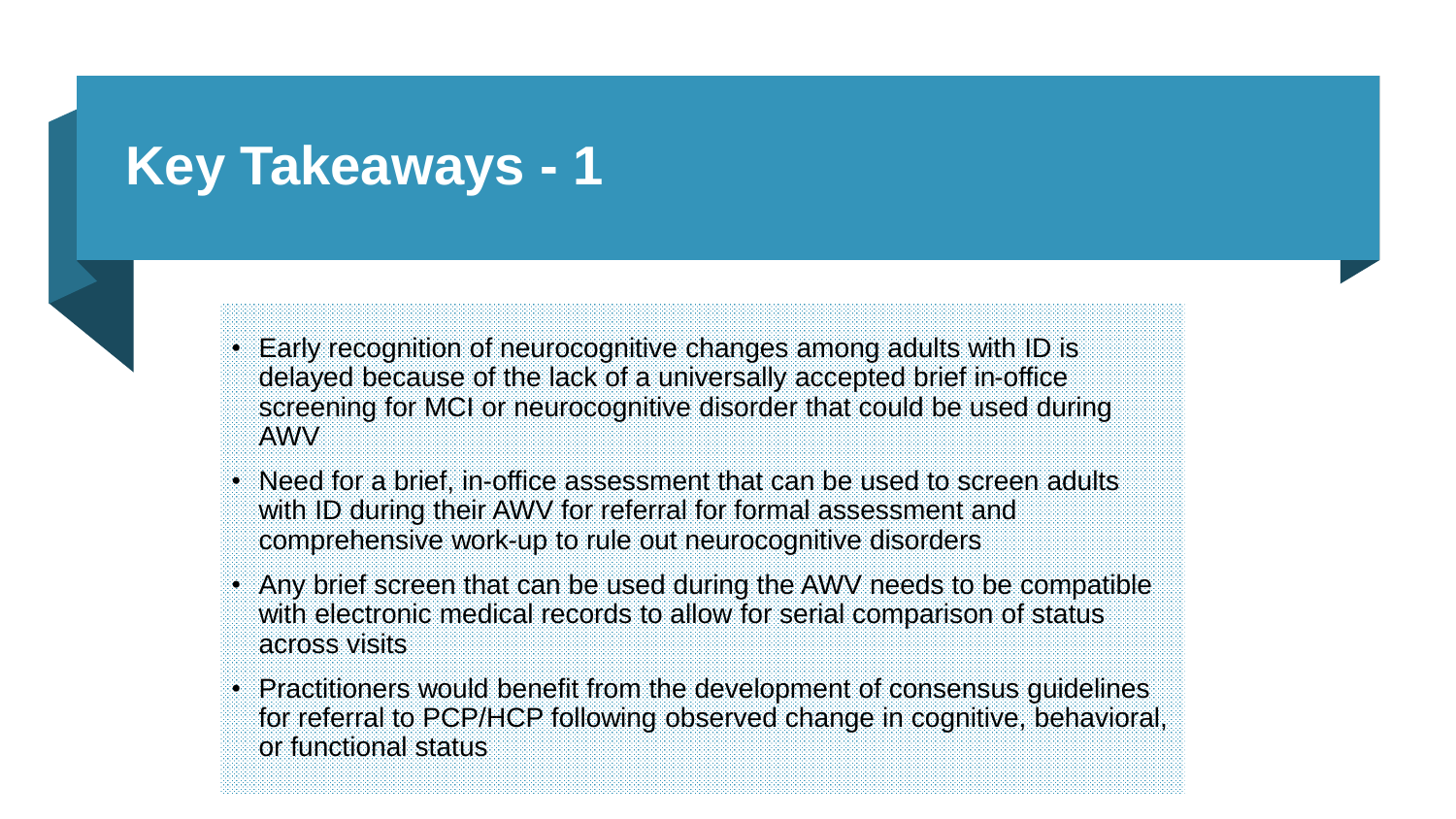## **Key Takeaways - 2**



- Adults with Down syndrome differ in presentation with early signs of dementia from their neurotypical peers; PCP/HCPs would benefit from education on early onset dementia
- Practitioners need education about the range of condition that may complicate differential diagnosis
- Need for data gathering tool because observation of change is most likely to occur within family or residential setting
- Not enough known about non-AD neurocognitive disorders in this population
- Need to develop both informant- based and direct assessments for adults with ID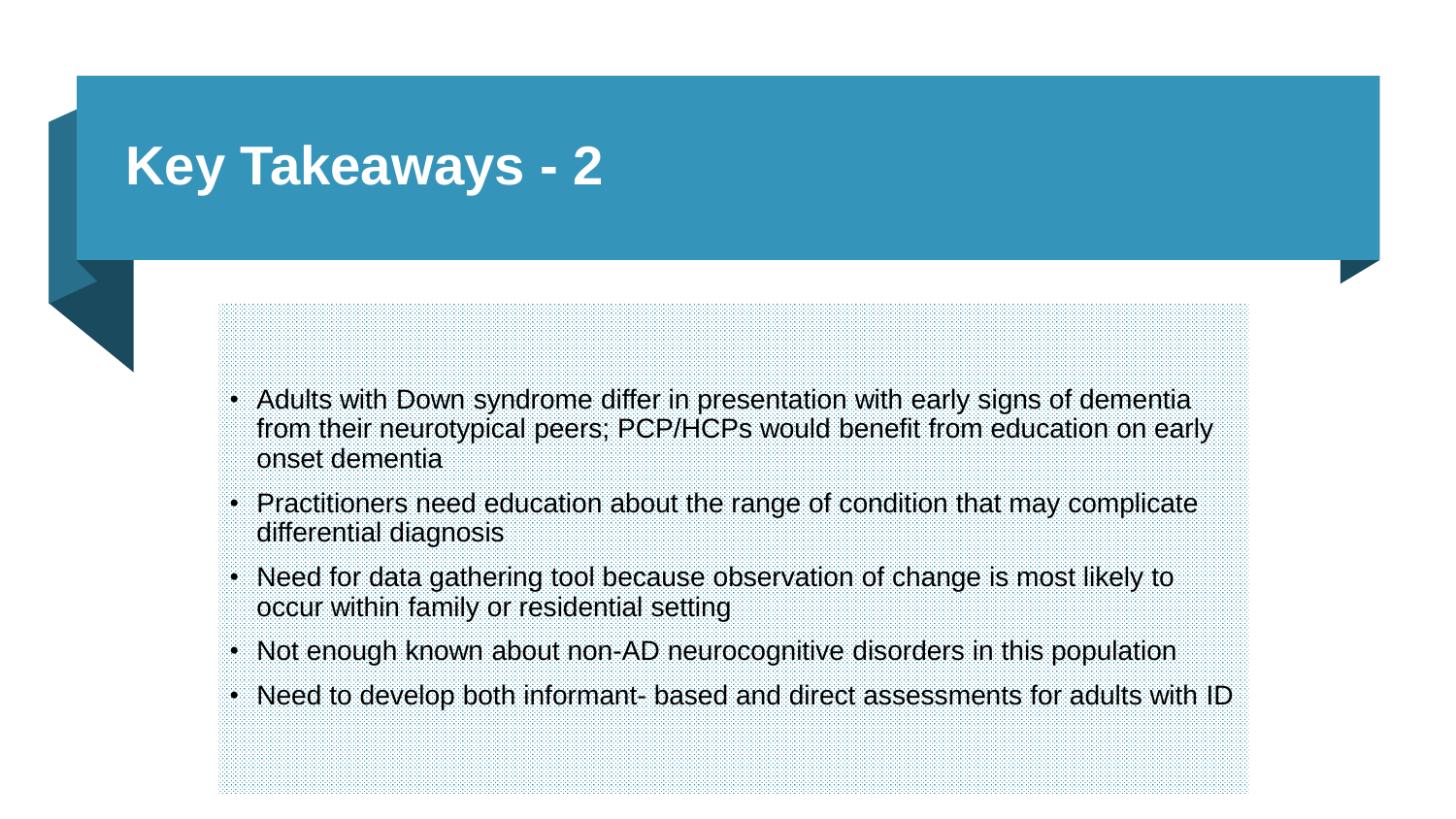## **Recommendations-1**

- Educate families and Direct Support Professionals about the need to gather information about observed changes in cognitive, behavioral and functional status that would warrant referral to the individual with ID's PCP/HCP. The *NTG-EDSD* is one such administrative tool that can aid in shared decision-making and help families and staff have conversations with PCP/HCP about observed changes
- Educate health care professionals (medical and non-medical) about early onset dementia in adults with DS and about conditions that may obscure reasons for observed change so that they can knowledgeably advocate for their patients
- Provide training on detection of MCI and dementia among adults with ID for professionals who conduct dementia evaluations